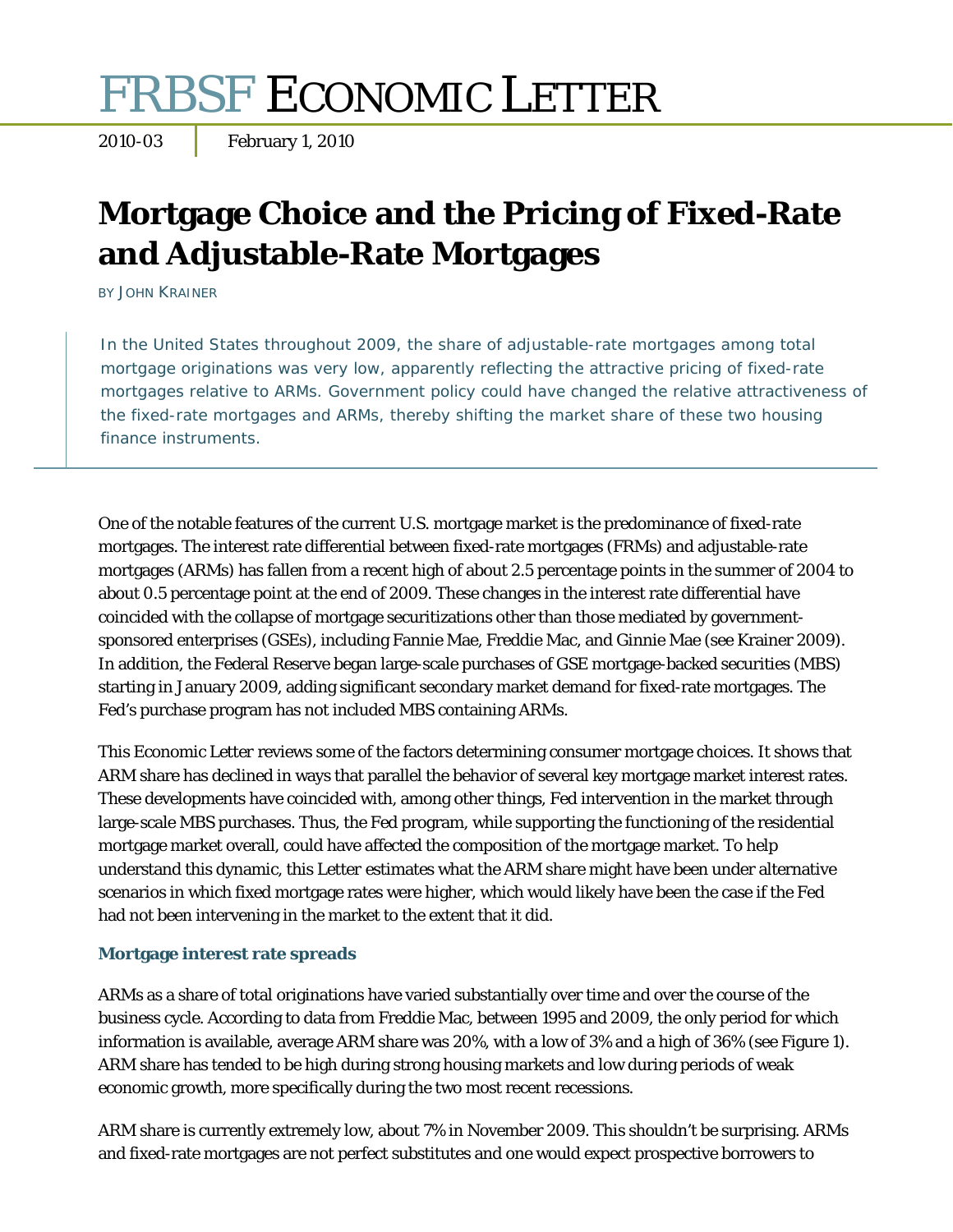compare the relative prices of the two products when arranging a loan. Typically, borrowers pay an interest premium to lock in a fixed rate for an extended period. But the premium for fixed-rate mortgages relative to ARMs fell nearly to zero in the spring of 2009, offering ARM borrowers little in the way of compensation for bearing interest rate risk.

The low conforming fixed-rate mortgage/ARM spread has come at a time of considerable volatility in the bond markets. The conforming 30-year fixed mortgage rate has fallen over the past year as the Fed tried to lower interest rates. The spread between the



fixed-rate mortgage and the 10-year Treasury note shot up after the onset of the financial crisis in 2007, when Treasury yields fell precipitously amidst a general flight to quality (see Figure 2). That spread came back down starting in December 2008 after the Fed announced its program of purchasing GSE mortgage-backed securities, known as agency MBS, which was followed by a significant fall in fixed mortgage interest rates. Significantly, the fixed-rate mortgage/Treasury spread is now about 1.5 percentage points, well within its historical range.

The behavior of ARMs has been quite different. Compared with rates on fixed mortgages, ARM rates did not come down much in 2009 and have been roughly constant for the past 18 months. The current



spread between 1-year ARMs and benchmark 1-year Treasury bills is about 4.0 percentage points, its highest level since 1984. Changes in the ARM/Treasury spread have been the result of falling Treasury yields that were not matched by changes in the ARM rate.

Another way to view the unusual behavior of fixed-rate mortgages and ARMs is by comparing the difference between long and short-term rates in the mortgage market with comparable interest rate differentials in the bond market. All interest rates for a given maturity can be thought of as the sum of a risk-free rate of the same

maturity—exemplified by Treasury debt issues—plus other components that reflect the ways the bonds in question differ from a comparable risk-free bond. One component that applies to both fixed-rate mortgages and ARMs is the premium for default risk. For fixed-rate mortgages, another important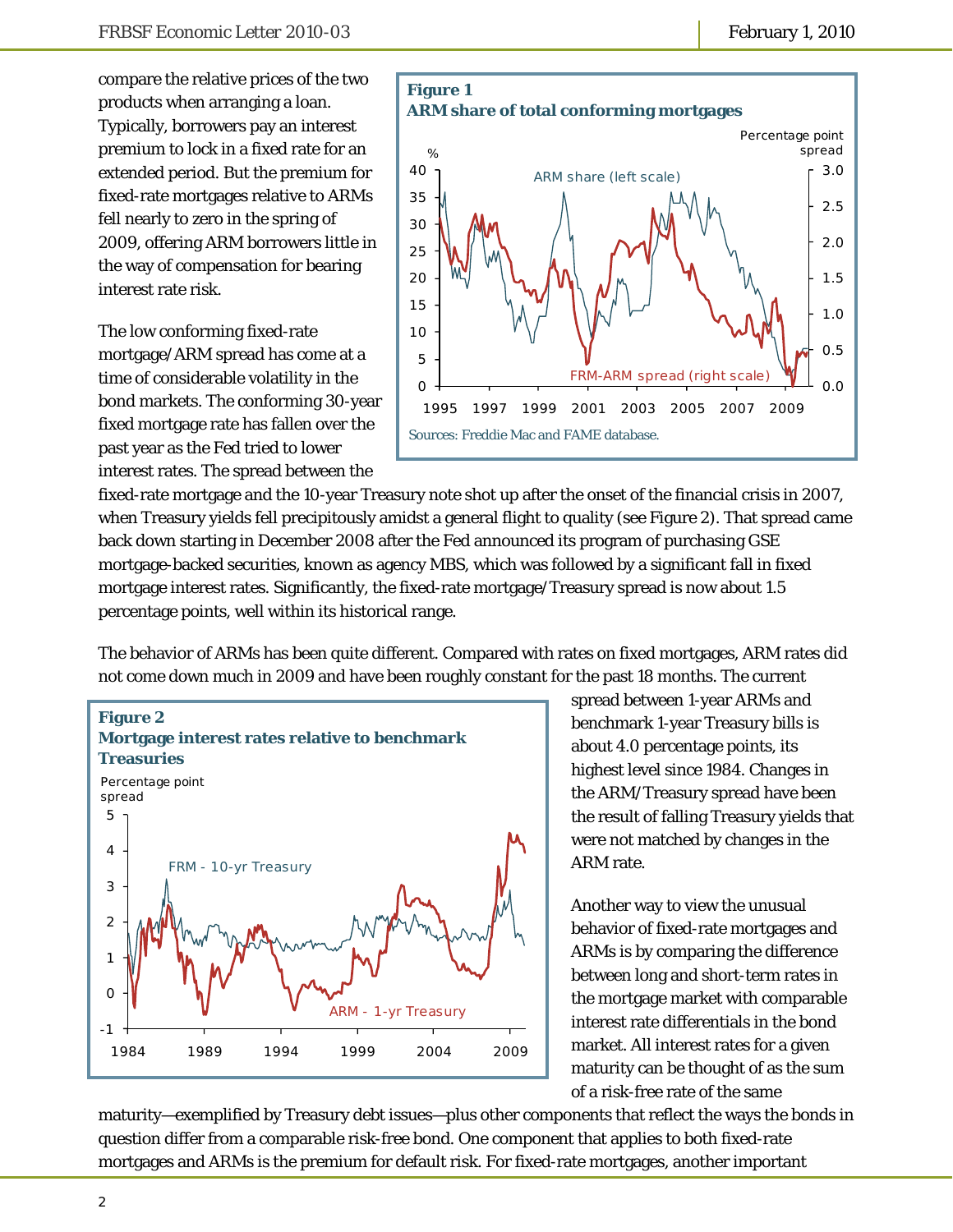component is the premium for the prepayment risk a mortgage investor is exposed to. Changes in compensation for prepayment risk can affect the relationship between interest rates on fixed-rate mortgages and ARMs In normal times, changes in the spread between fixed-rate mortgages and ARMs are closely related to the changes in the comparable spread between yields on longer-term Treasury and shorter-term Treasury securities—the so-called term spread (see Figure 3). Now, however, this relationship has broken down. The slope of the Treasury yield curve is very steep, meaning that a wide gap exists between yields of long-term and



short-term Treasury securities. But a comparable gap is not present in the mortgage market. The spread between long-term fixed-rate mortgages and ARMs, which adjust on a short-term basis, is small.

### **Predictions from a model of ARM choice**

Can an economic model of mortgage choice explain today's extremely low ARM share? What would ARM share be if some of the unusual relationships between interest rates discussed above were altered? Here I present a mortgage choice model that depends on a set of interest rates and individual borrower characteristics. The model includes the fixed mortgage rate, the fixed-rate mortgage/ARM spread, and the Treasury term spread. To control for the fact that borrower characteristics have changed over the course of the decade, I use a set of control variables: credit score, loan-to-value ratio, and the loan amount. I further include the past two years of house price appreciation data in the borrower's market to take into account affordability concerns that may have influenced mortgage choice. I use loan data from



LPS Applied Analytics. The model is estimated based on loans to borrowers with FICO credit scores greater than 650 (that is, not subprime) and of a size below the limits set by the GSEs (that is, not jumbo). Such a sample best mimics the conforming loan borrowers who currently dominate the mortgage market.

The thin blue line in Figure 4 plots the actual ARM share in the data. The thick red line depicts the ARM share estimated by the model. The model does fairly well in capturing the time variation in the aggregate ARM share. It is worth noting that the term spread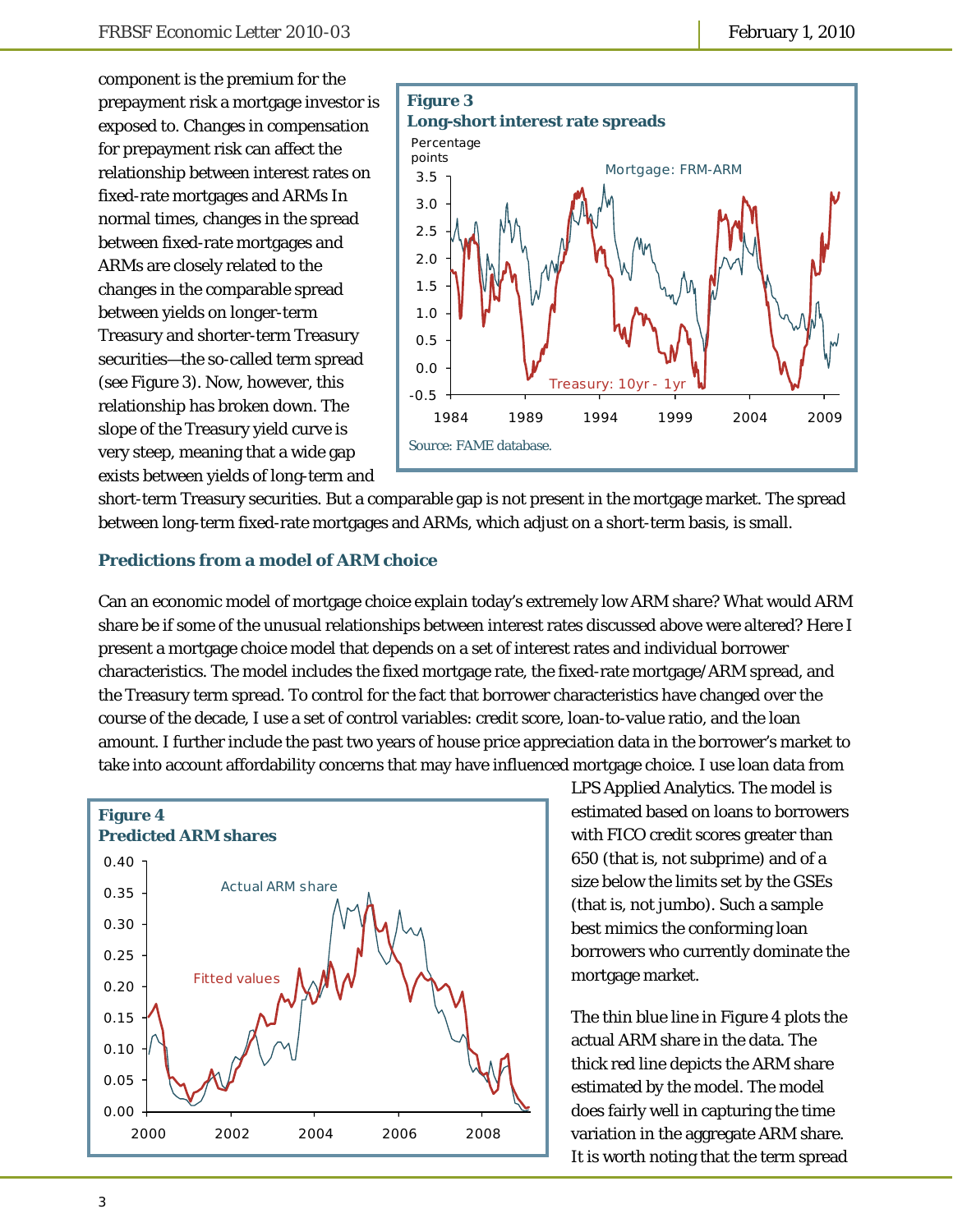variable is particularly important for capturing the ARM share variation. Indeed, borrower characteristics appear to be less important than interest rate levels in determining mortgage choice. To be sure, by focusing on borrowers with conforming mortgages, I am dropping consumers who may naturally be more inclined to use ARMs. However, this result is similar to that found in Vickery (2007) who finds that mortgage borrowers are extremely sensitive to price differences across products. The result also confirms the findings of Koijen, Van Hemert, and Van Nieuwerburgh (2009), who emphasize the role of bond risk premiums in household mortgage choice.

# **Alternative rate scenarios**

The mortgage choice model can be used to show what borrowers would have done if faced with different interest rates. Such an exercise is especially important if the Fed's large-scale asset purchases altered the fixed-rate mortgage/ARM spread by lowering fixed-rate mortgage rates.

To perform the exercise, I use the mortgage choice model on data through 2008, before the Fed began its large-scale MBS purchases. Fixing the effects of interest rates and borrower characteristics on mortgage choices, I then use the model to predict what ARM share would have been in the first two months of 2009. I use observed data from that period, including borrower characteristics, the term spread, and mortgage rates. The predicted ARM share is about 1%, very close to the actual ARM share, which was virtually zero during these months.

I then look at the model's estimates of ARM share under alternative interest rate scenarios. Specifically, I vary the fixed-rate mortgage/ARM spread by raising fixed mortgage rates from the prevailing level at the time—about 5.25%. I fix the Treasury term spread and borrower characteristics at their actual values in 2009. I start with a modest 0.5 percentage point change in the fixed-rate mortgage rate from 5.25% to 5.75%, which widens the fixed-rate mortgage/ARM spread to 1 percentage point from the actual 0.5 percentage point. This larger fixed-rate mortgage/ARM spread would have generated an ARM share of about 5%, according to the model. If I raise fixed-rate mortgage rates to 6.25%, which is at the high end of estimates of the Fed impact on the fixed-rate mortgage rate, then the predicted ARM share would have risen to about 30%.

# **Conclusion**

In the current environment, ARM share is low because fixed mortgage rates are historically low and the narrow fixed-rate mortgage/ARM spread is not favorable for ARMs. This exercise suggests that these rate factors are offsetting anything else that might make ARMs attractive. It is not in the scope of this *Letter* to estimate the impact on mortgage rates of the many government programs geared towards supporting the housing market. The efficacy of these programs is the subject of debate. The approach here is to demonstrate that, even if the impact of these programs were fairly modest (that is, lowered the fixed rate somewhere in the 0.5 to 1 percentage point range), the effect on mortgage choices could have been substantial. To be sure, some of the decline of ARM share undoubtedly reflected a change in the composition of the mortgage market after the seizing up of the subprime market. More importantly, though, the low share implies that even borrowers who might have been natural candidates for ARMs judged that they were better off with fixed-rate mortgages. This suggests that if market conditions continue to improve and interest rates on ARMs relative to short-term Treasury rates move more into line with historical patterns, the share of mortgage financing through ARMs could recover. Indeed, in recent months the ARM share has edged back up, though it still remains low.

*[John Krainer i](http://www.frbsf.org/economics/economists/staff.php?jkrainer)s senior economist at the Federal Reserve Bank of San Francisco.*